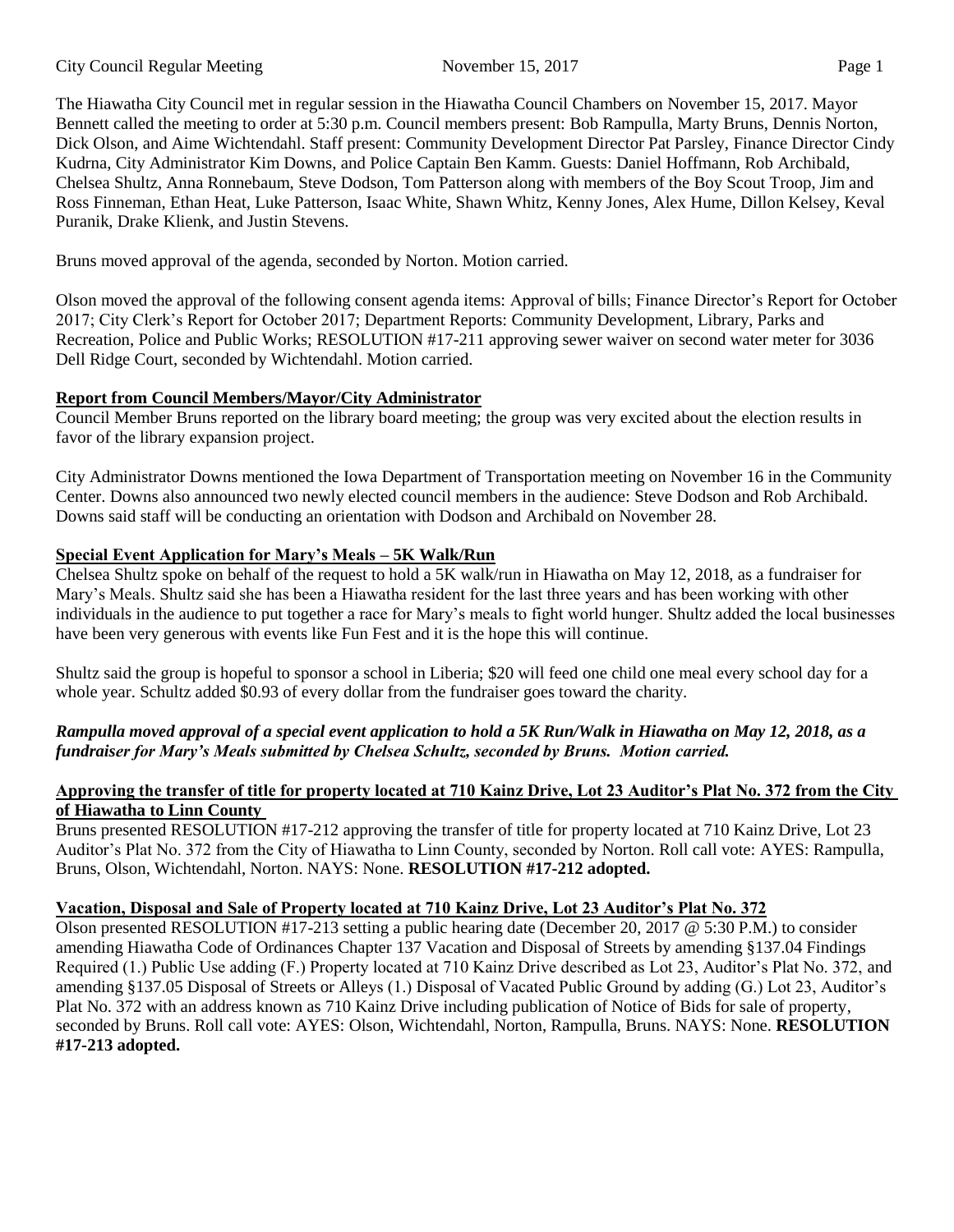precaution.

## **Approving and authorizing execution of a Real Estate Purchase Agreement for the purchase of 12.5 acres of land on the north side of Tucker Park and extending north along the Cimarron Drive Townhomes and Condominiums, owned by Hodge Construction Co.**

City Attorney Parmenter explained he prepared a draft purchase agreement and added language for the requirement of a Phase I environmental study. Parmenter added once the purchase agreement is approved he will move forward with other necessary documents such as a Warranty Deed and Groundwater Hazard Statement.

Rampulla presented RESOLUTION #17-214 approving and authorizing execution of a Real Estate Purchase Agreement for the purchase of 12.5 acres of land on the north side of Tucker Park and extending north along the Cimarron Drive Townhomes and Condominiums, owned by Hodge Construction Co., with a purchase price of \$1.00 and contingent on completing a Phase I Environmental Study to test for contaminated soils or other liabilities requiring removal from the site, with time of closing on or before December 31, 2017, seconded by Wichtendahl. Roll call vote: AYES: Wichtendahl, Rampulla, Norton, Bruns, Olson. NAYS: None. **RESOLUTION #17-214 adopted.**

#### **Waiving the right to review the Final Plat of Thoreson First Addition to Linn County within the two mile radius of Hiawatha City Limits**

Norton presented RESOLUTION #17-215 waiving the right to review the Final Plat of Thoreson First Addition to Linn County within the two mile radius of Hiawatha City Limits, seconded by Wichtendahl. Roll call vote: AYES: Bruns, Norton, Olson, Wichtendahl, Rampulla. NAYS: None. **RESOLUTION #17-215 adopted.**

## **Approving the installation of one (1) LED street light and pole on Tower Terrace Road at the north driveway of the property located at 1710 Hawkeye Drive**

Bruns presented RESOLUTION #17-216 approving the installation of one LED street light and pole on Tower Terrace Road at the north driveway of the property located at 1710 Hawkeye Drive by Alliant Energy with no cost to the City for installation and approving a monthly fee, seconded by Olson. Roll call vote: AYES: Norton, Olson, Wichtendahl, Rampulla, Bruns. NAYS: None. **RESOLUTION #17-216 adopted.**

#### **2016-2017 Emmons Street/North Center Point Road/Robins Road Intersection Improvements Phase 2 Roadway Package Project - Change Order #5 reflecting an increase in contract amount with Rathje Construction Co.** Council Member Bruns noted the change order reflects the addition of a dimmer to the decorative lighting as a safety

Rampulla presented RESOLUTION #17-217 approving Change Order #5 for the 2016-2017 Emmons Street/North Center Point Road/Robins Road Intersection Improvements Phase 2 Roadway Package Project with Rathje Construction Co., of Marion, with an increase in contract amount of \$3,410, resulting in a revised total project contract amount of \$2,841,679.90, seconded by Wichtendahl. Roll call vote: AYES: Wichtendahl, Olson, Rampulla, Bruns, Norton. NAYS: None. **RESOLUTION #17-217 adopted.**

## **2016-2017 Emmons Street/North Center Point Road/Robins Road Intersection Improvements Phase 2 Roadway Package Project - Pay Estimate #12 for payment of contract work completed to Rathje Construction Co.**

Bruns presented RESOLUTION #17-218 approving application for Partial Pay Estimate #12 for the 2016-2017 Emmons Street/North Center Point Road/Robins Road Intersection Improvements Phase 2 Roadway Package Project, and directing City Clerk to make payment to Rathje Construction Co., of Marion, in the amount of \$271,912.62, seconded by Norton. Roll call vote: AYES: Olson, Norton, Wichtendahl, Rampulla, Bruns. NAYS: None. **RESOLUTION #17-218 adopted.**

## **Approving the certification of Tax Increment Financing (TIF) indebtedness to the Linn County Auditor's Office for Fiscal Year 2019 Collections**

Olson presented RESOLUTION #17-219 approving the certification of Tax Increment Financing (TIF) indebtedness to the Linn County Auditor's Office for Fiscal Year 2019 Collections, seconded by Bruns. Roll call vote: AYES: Rampulla, Bruns, Wichtendahl, Olson, Norton. NAYS: None. **RESOLUTION #17-219 adopted.**

# **Approving and placing on file the Annual FY 2016-2017 Urban Renewal Report**

Norton presented RESOLUTION #17-220 approving and placing on file the Annual FY 2016-2017 Urban Renewal Report, seconded by Wichtendahl. Roll call vote: AYES: Bruns, Rampulla, Olson, Wichtendahl, Norton. NAYS: None. **RESOLUTION #17-220 adopted.**